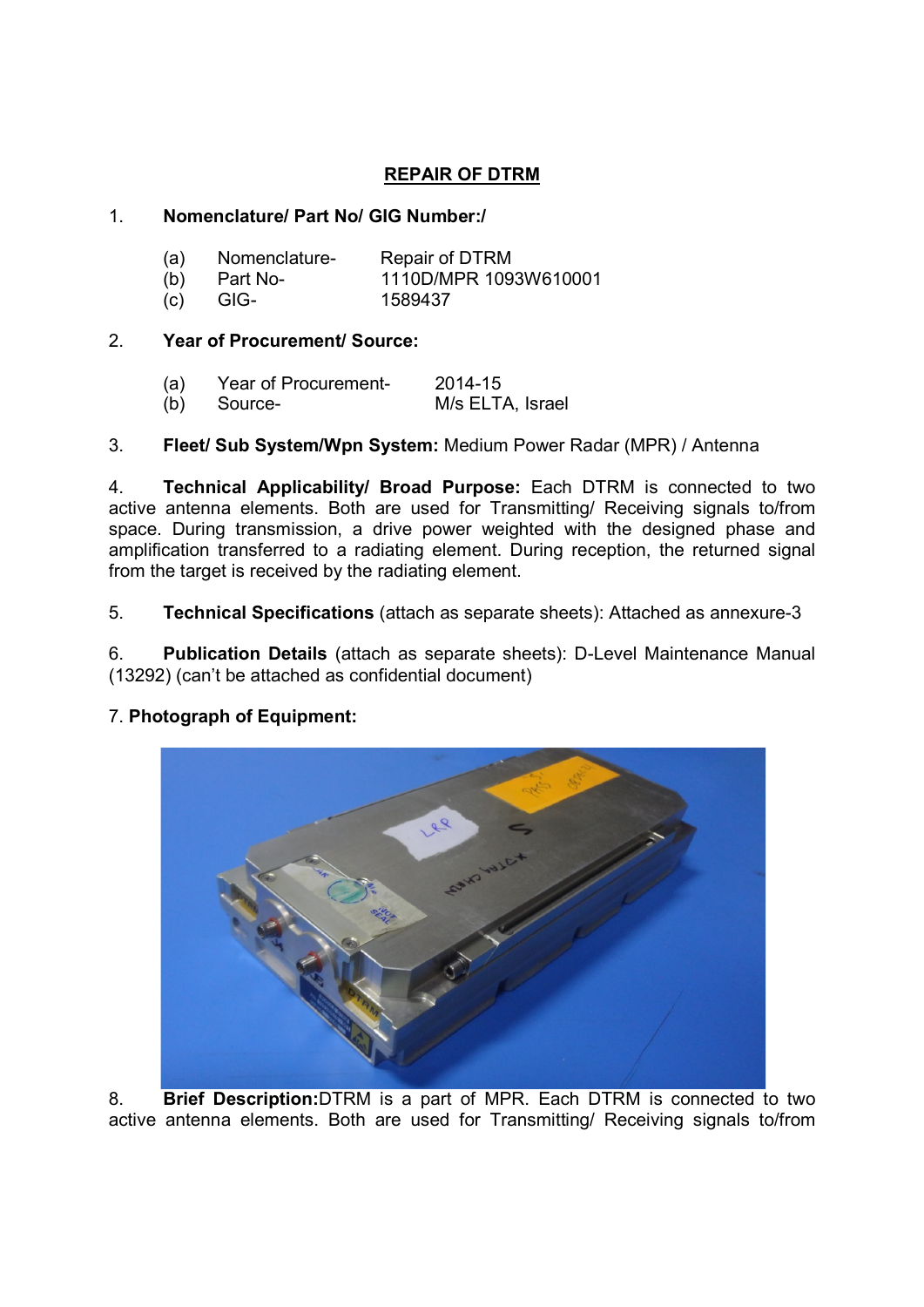space. During transmission, a drive power weighted with the designed phase and amplification transferred to a radiating element. During reception, the returned signal from the target is received by the radiating element.

9. Classification of Equipment- LRU/Testers/ Ground Equipment/ Role Equipment (Electrical, Electronics, Mechanical, Software based etc.): LRU

10. Previous Repair History: Presently dependent on foreign OEM M/s ELTA, Israel

- 11. Criticality (Priority I, II or III): Priority II
- 12. Requirement: Repair
- 13. Quantity Required (One time/ Annual):30 per year
- 14. Sample Availability: Available
- 15. Scale/ Deficiency: Scale
- 16. If deficient How deficiency is being plugged? N/A
- 17. SPOC details item/ fleet wise: SPE(ISC) 13 BRD, AF

18. Draft QTS with major testing requirement (If already designed): Yet to be prepared

19. Any Other Relevant Information: Nil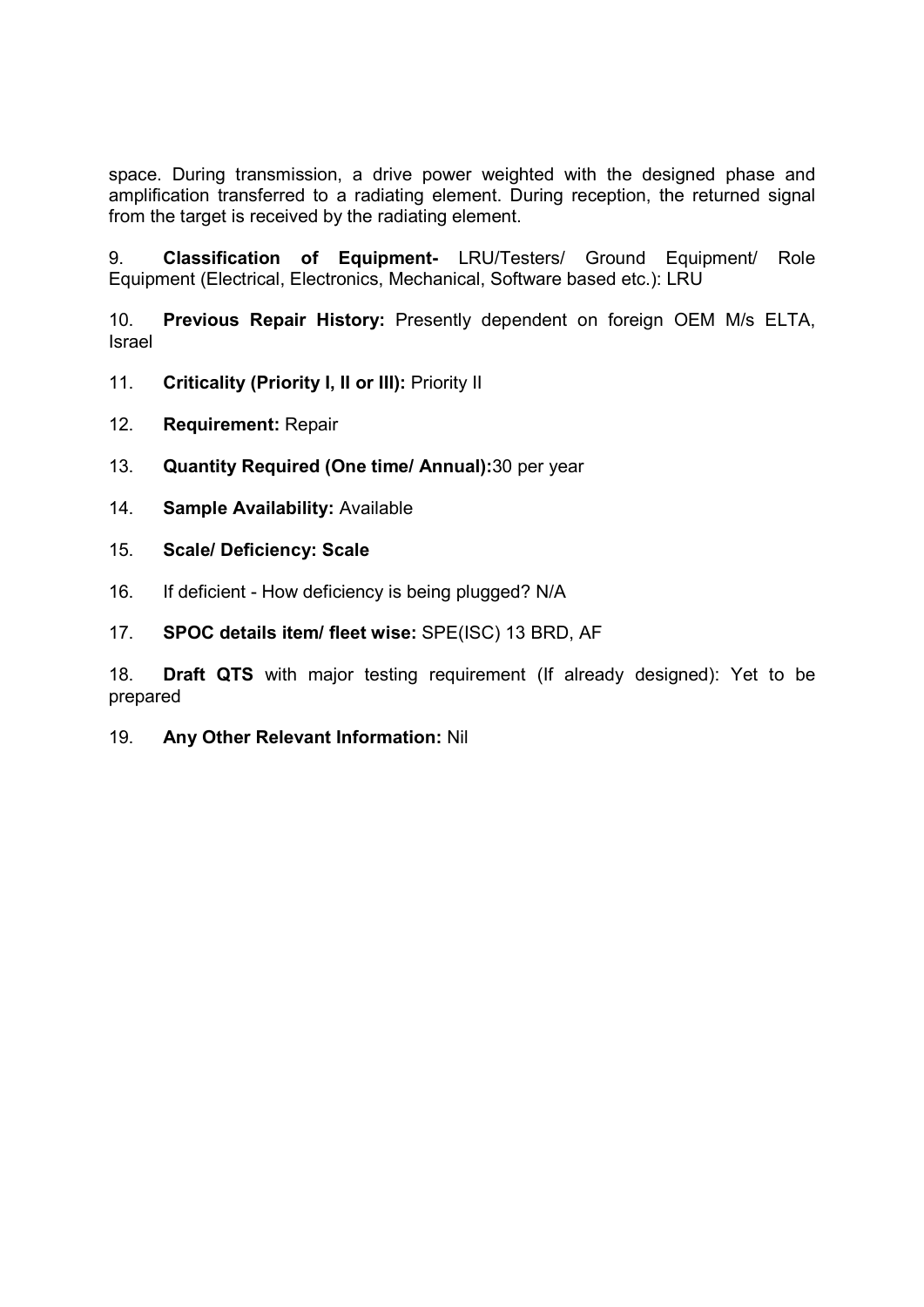Annexure-III

|    |                                                      |                                                                                                                                                                                                                                                        |                           | <b>TECHNICAL SPECIFICATION</b>                                                                                                                                                                                                                                                                                                                                                                                                                                                  |
|----|------------------------------------------------------|--------------------------------------------------------------------------------------------------------------------------------------------------------------------------------------------------------------------------------------------------------|---------------------------|---------------------------------------------------------------------------------------------------------------------------------------------------------------------------------------------------------------------------------------------------------------------------------------------------------------------------------------------------------------------------------------------------------------------------------------------------------------------------------|
| 1. |                                                      | GIG No of Original Item                                                                                                                                                                                                                                |                           | 1589437                                                                                                                                                                                                                                                                                                                                                                                                                                                                         |
| 2. |                                                      | Item Nomenclature                                                                                                                                                                                                                                      |                           | <b>DTRM</b>                                                                                                                                                                                                                                                                                                                                                                                                                                                                     |
| 3. |                                                      | Major Assembly                                                                                                                                                                                                                                         |                           | <b>MPR</b>                                                                                                                                                                                                                                                                                                                                                                                                                                                                      |
| 4. |                                                      | Sub Assembly                                                                                                                                                                                                                                           |                           | Antenna                                                                                                                                                                                                                                                                                                                                                                                                                                                                         |
| 5. |                                                      | <b>Physical Specifications:</b>                                                                                                                                                                                                                        |                           |                                                                                                                                                                                                                                                                                                                                                                                                                                                                                 |
|    | (a)                                                  |                                                                                                                                                                                                                                                        |                           | Product Dimensions (attach an illustration or sketch or Drawing as<br>necessary): Card available at Radar Lab, 13 BRD AD for reference                                                                                                                                                                                                                                                                                                                                          |
|    | (b)                                                  | Length of cable                                                                                                                                                                                                                                        |                           | <b>NA</b>                                                                                                                                                                                                                                                                                                                                                                                                                                                                       |
|    | (c)                                                  | End connectors                                                                                                                                                                                                                                         | t -                       | 42 pin PS & control connector,<br>ZX Connectors, ZX Adopters,<br><b>BMA connectors</b>                                                                                                                                                                                                                                                                                                                                                                                          |
| 6. | (a)<br>(b)<br>(c)<br>(d)                             | <b>Material Specification:</b><br>(As per original material needs)<br>Type of material:<br>Specific characteristics of the material:<br>Material Specifications, such as strength,.<br>applicable<br>resistance, density, etc<br>Weight : 0.680 kg Max | Body and cover:<br>Label: | Material: AL6081-T851 or AL5052-H32 or Equivalent<br>Main Coat: Chemical conversion coating MIL-DTL-<br>5541F, TYPE I or II Class 1A<br>Indicated Surfaces: Sulphuric acid anodization per<br>MIL-A-B625F filled in a Nickel Acetate sealing<br>Marking: Name plate P/N & S/N indicated<br>ESD Caution standard label<br>Marking on Body /covers production method<br>Engraving, characters height 3mm filled black colour.<br>&<br>sample<br>per<br>As<br><b>MIL standards</b> |
| 7. |                                                      | <b>Functional Specification:-</b>                                                                                                                                                                                                                      |                           |                                                                                                                                                                                                                                                                                                                                                                                                                                                                                 |
|    | (a)<br>(b)<br>(c)<br>(d)<br>(e)<br>(f)<br>(g)<br>(h) | <b>Transmit Channel</b><br><b>Frequency BW</b><br>Input power range (Pin)<br>Maximum input power (Pmax)<br>Peak power output (Pout)<br>Output Return loss (to antenna)<br>Input return loss (from antenna)<br>Pulse width - RF<br>PRF                  |                           | 3100-3500 MHz<br>16 to 22 dBm<br>24 dBm<br>49.5 dBm min<br>9 dBr min<br>10 dBr min<br>1 to $300$ $\mu$ sec<br><b>50 KHz</b>                                                                                                                                                                                                                                                                                                                                                     |

 $\overline{U}$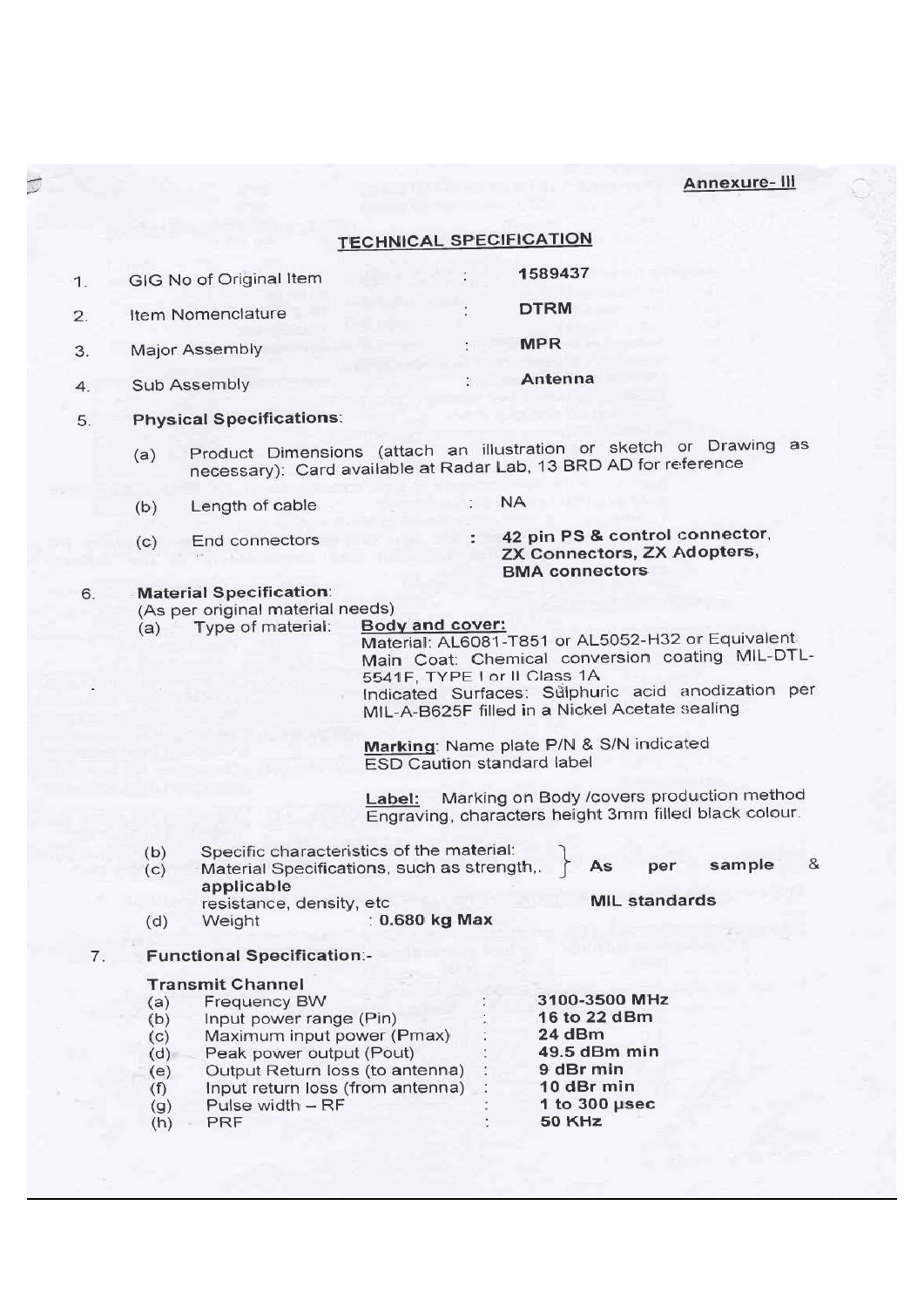| (i)<br>(k)<br>(m)<br>(n) | Duty-cycle 1 (ETX width 4-100 µsec)<br>Duty-cycle 1 (ETX width 4-100 µsec)<br>Harmonic Rejection<br>Spectral purity-in band (+ 10MHz) | 20%<br>10%<br>20 dBc<br>80 dBc                                       |
|--------------------------|---------------------------------------------------------------------------------------------------------------------------------------|----------------------------------------------------------------------|
|                          | <b>Receive Channel</b>                                                                                                                |                                                                      |
| (a)                      | <b>Frequency BW</b>                                                                                                                   | 3100 to 3500 MHz                                                     |
| (b)                      | Nominal Gain                                                                                                                          | 19.5 to 28.5 dB                                                      |
| (c)                      | Gain flatness                                                                                                                         | + 2dB max                                                            |
| (d)                      | Noise Figure (at 25°C)                                                                                                                | 4dB max                                                              |
| (e)                      | Isolation between Input to Output with                                                                                                |                                                                      |
|                          | DCA at max attenuation                                                                                                                | 60dB min                                                             |
| (f)                      | Isolation between two receiving channels                                                                                              |                                                                      |
|                          | One is at off and one is on                                                                                                           | 50dB                                                                 |
|                          | Isolation between two receiving channels                                                                                              |                                                                      |
| (g)                      | both at on state                                                                                                                      | 40dB                                                                 |
| (h)                      | Type of input & output connector(s)                                                                                                   |                                                                      |
|                          |                                                                                                                                       | (use standard nomenclature & type specifications): RF BMA Connectors |
|                          | & 42 pin PS/Control connector                                                                                                         |                                                                      |

Function of the item with respect to input, output and item function:<br>It provides reception for two identical channels for received RF<br>signals and provides filtration and amplification in the S-Band  $(i)$ antenna.

## **DTRM CONNECTORS**

| <b>SI</b><br><b>No</b> | Connector      | Name                   | Frequency    | 1/O | Function                                                                                      |
|------------------------|----------------|------------------------|--------------|-----|-----------------------------------------------------------------------------------------------|
| 1.                     | J <sub>1</sub> | Control & DC<br>supply | ш.           | 1/O | To interface with the GU for<br>DTRM control and to the PS<br>for operational voltages supply |
| $\mathcal{D}$          | J <sub>2</sub> | RF in CH1              | 3100-3500MHz | 1/O | To receive RF signal during<br>reception from antenna                                         |
| 3                      | J3             | RF in CH <sub>2</sub>  | 3100-3500MHz | 1/O | To receive RF signal during<br>reception from antenna                                         |
| 4.                     | J <sub>4</sub> | RF out CH1             | 3100-3500MHz | 1/O | To output RF signal during<br>reception to the TRC                                            |
| 5.                     | J5             | RF out CH2             | 3100-3500MHz | 1/O | To output RF signal during<br>reception to the TRC                                            |

## **Digital Controlled Attenuator (DCA)**

Attenuation accuracy without calibration is as follows:

| <b>Attenuation Control</b><br>(dB) | <b>Actual attenuation</b><br>(dB) |
|------------------------------------|-----------------------------------|
| 0.5                                | 0.2 to 0.8                        |
| 1,0                                | $0.4$ to 1.4                      |
| 2.0                                | 1.3 to 2.7                        |
| 4.0                                | 3.0 to 5.0                        |
| 8.0                                | 6.8 to 9.0                        |
| 16.0                               | 14.5 to 17.5                      |
| 31.5                               | 28 min                            |